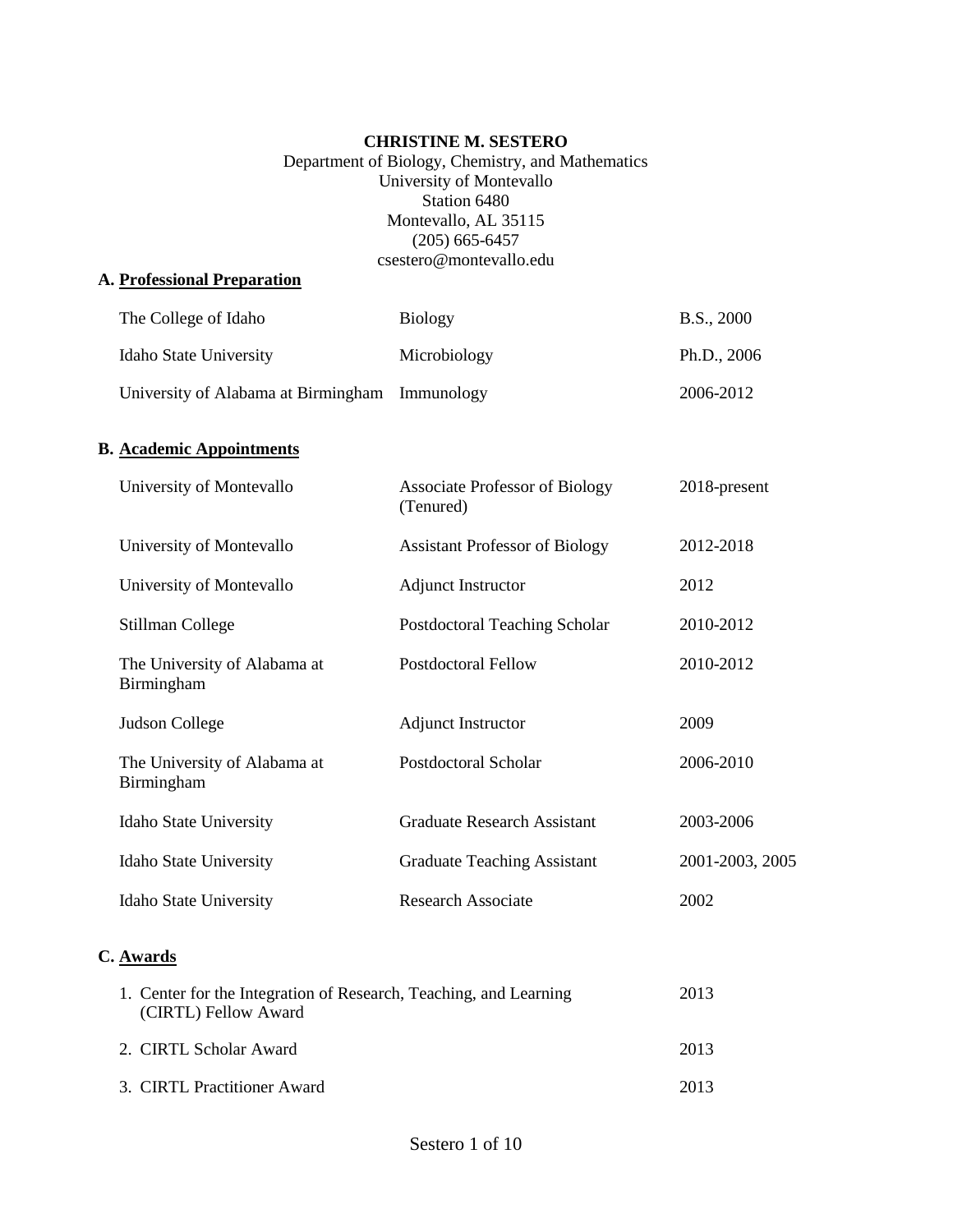|    | 4. The University of Alabama at Birmingham Department of Medicine<br>28th Annual Trainee Research Symposium- Awardee, Joseph Reeves<br>Award for Excellence in Research by a Post-Doctoral Scholar                       | 2012 |
|----|--------------------------------------------------------------------------------------------------------------------------------------------------------------------------------------------------------------------------|------|
|    | 5. The University of Alabama at Birmingham Annual Postdoctoral Research<br>Day Symposium-First Place (Session 1A)                                                                                                        | 2011 |
|    | 6. The University of Alabama at Birmingham Department of Medicine<br>27 <sup>th</sup> Annual Trainee Research Symposium- Semi-Finalist, Joseph<br>Reeves Award for Excellence in Research by a Post-Doctoral Scholar     | 2011 |
|    | 7. The University of Alabama at Birmingham Department of Medicine<br>24 <sup>th</sup> Annual Trainee Research Symposium- Honorable Mention, Joseph<br>Reeves Award for Excellence in Research by a Post-Doctoral Scholar | 2008 |
|    | 8. The University of Alabama at Birmingham Department of Medicine<br>23 <sup>rd</sup> Annual Trainee Research Symposium- Semi-Finalist, Joseph Reeves<br>Award for Excellence in Research by a Post-Doctoral Scholar     | 2007 |
| 9. | Outstanding Graduate Student Award, Idaho State University                                                                                                                                                               | 2006 |
|    | 10. Idaho Academy of Science annual meeting-poster presentation,<br>1 <sup>st</sup> place (Graduate Student Division)                                                                                                    | 2005 |
|    | 11. Idaho Academy of Science annual meeting-poster presentation,<br>1 <sup>st</sup> place (Graduate Student Division)                                                                                                    | 2004 |

## **D. Publications**

- 1. Mellon, A., and **C. Sestero**. 2018. Marketing meets microbiology: an interdisciplinary approach to environmental studies. International Journal of Teaching and Learning in Higher Education 30(2): 369-386.
- 2. Holifield, R., and **C. Sestero**. 2017. TGFβ/TGFβR3 signaling pathways in autoimmune disease. Metamorphosis [S.l.], May 2017. Available from: http://metamorphosis.coplac.org/index.php/metamorphosis/article/view/47 (accessed 29 June  $2017$ ).
- 3. Thomas, K., R. King, **C. Sestero**, and L. Justement. 2016. TREM-like transcript 2 is stored in human neutrophil primary granules and is up-regulated in response to inflammatory mediators. Journal of Leukocyte Biology 100(1):177-84.
- 4. Evonuk, K. , B. Baker, R. Doyle, C. Moseley, **C. Sestero**, B. Johnston, P. De Sarno, A. Tang, I. Gembitsky, S. Hewett, C. Weaver, C. Raman, an T. DeSilva. 2015. Inhibition of system Xc(-) transporter attenuates autoimmune inflammatory demyelination. Journal of Immunology 195(2):450-63.
- 5. **Sestero, C**., H. Tinsley, Z.H. Ye, X. Zhang. R. Graze, and M. Kearley. 2014. Using the cell engineer/detective approach to explore cell structure and function. CourseSource 1(1). Available from: http://www.coursesource.org/courses/using-the-cell-engineerdetective-approach-toexplore-cell-structure-and-function (accessed 1 October 2014).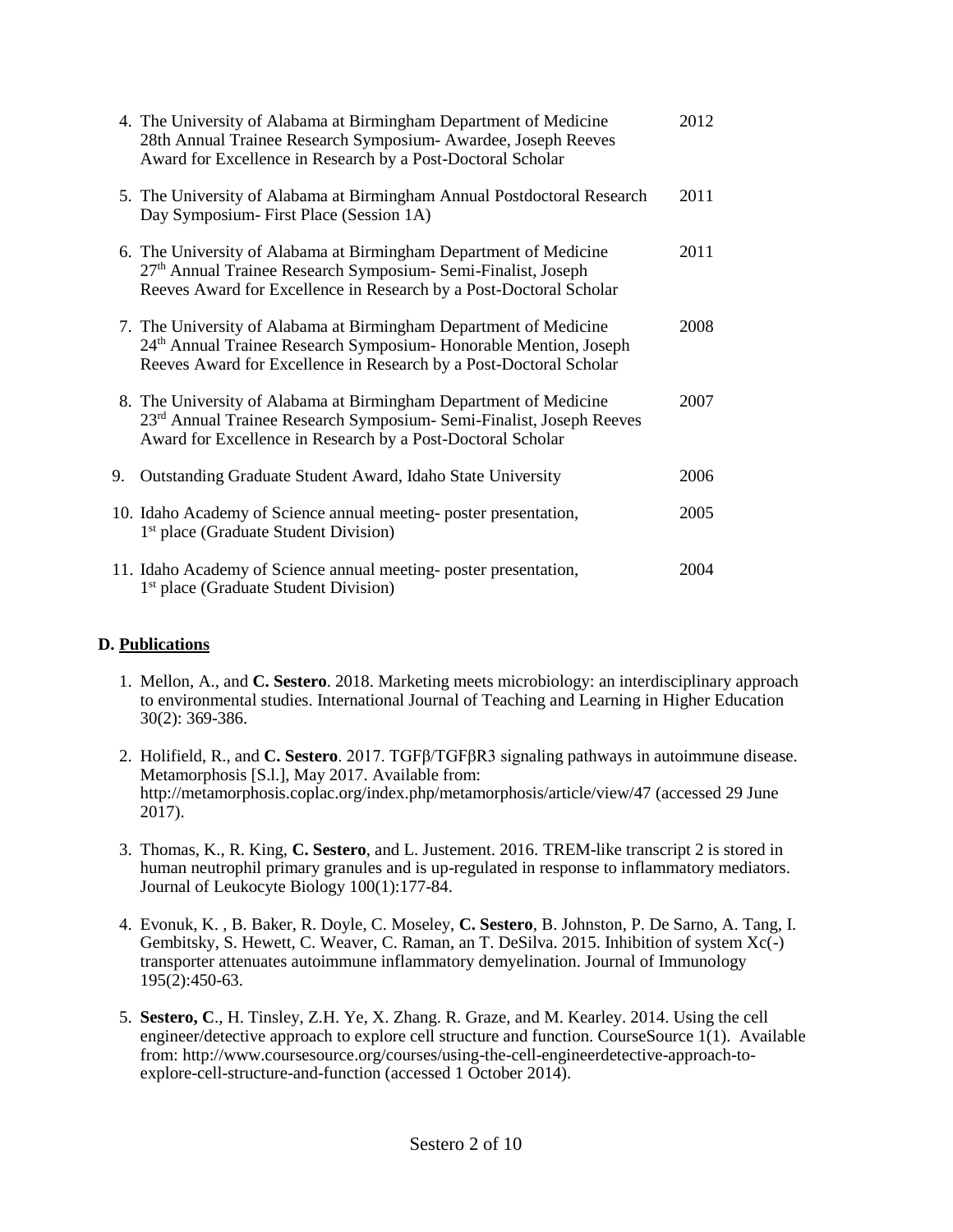- 6. McGuire, D., A. Rowse, H. Li, B. Peng, **C. Sestero**, K. Cashman, P. De Sarno, and C. Raman. 2014. CD5 enhances Th17-cell differentiation by regulating IFN-γ response and RORγt localization. European Journal of Immunology 4(4):1137-42.
- 7. **Sestero, C**., D. McGuire, P. De Sarno, E. Brantley, G. Soldevila, R. Axtell, and C. Raman. 2012. CD5-dependent CK2 activation pathway regulates threshold for T cell anergy. Journal of Immunology 189(6):2918-30. \*Selected as the UAB Department of Medicine's paper of the month for September 2012.
- 8. **Sestero, C**. and G. Scalarone. 2006. Detection of IgG and IgM in sera from canines with blastomycosis using eight *Blastomyces dermatitidis* yeast phase lysate antigens. Mycopathologia 162(1):33-7.
- 9. **Sestero, C**. and G. Scalarone. 2006. Detection of the surface antigens BAD1 and α-(1,3)-glucan in six different strains of *Blastomyces dermatitidis* using monoclonal antibodies. SJI Journal of Medical and Biological Sciences 1(1). Available from: http://www.scientificjournals.org/articles/1021.htm (accessed 9/20/06)

### *In review*

1. Ryan, W. and **C. Sestero**. 2021. Integrating community ecology into the study of parasites: Exploring the effect of host behavior on parasite transmission rates. Submitted to CourseSource 27 September 2021.

### **E. Research Grants and Fellowships**

| 1. University of Montevallo Course Development Grant (\$2000.00)                                                                                                                                                                    | 2017 |
|-------------------------------------------------------------------------------------------------------------------------------------------------------------------------------------------------------------------------------------|------|
| 2. University of Montevallo Summer Stipend Faculty Grant (\$5000.00)                                                                                                                                                                | 2014 |
| 3. University of Montevallo Faculty Research and Creative Projects Grant (\$1942.00)                                                                                                                                                | 2014 |
| 4. University of Montevallo Faculty Research and Creative Projects Grant (\$1998.00)                                                                                                                                                | 2013 |
| 5. Center for the Integration of Research, Teaching, and Learning Forum<br>Travel Grant (\$200.00)                                                                                                                                  | 2011 |
| 6. NIH/NIGMS Institutional Research and Academic Career Development<br>Award for the Mentored Experiences in Research, Instruction, and Teaching<br>Program (\$36996.00/year)                                                       | 2009 |
| 7. National Institutes of Health Postdoctoral Scholar Training Grant<br>in Rheumatology (\$36996.00/year)                                                                                                                           | 2007 |
| 8. National Institutes of Health Postdoctoral Scholar Training Grant<br>in Immunology (\$36996.00/year)                                                                                                                             | 2006 |
| 9. ISU Department of Biological Sciences Student Travel Grant (\$500.00)                                                                                                                                                            | 2006 |
| 10. ISU Graduate Student Research and Scholarship Committee<br>Dissemination Grant for the project entitled "Characterization of the BAD1<br>gene sequence in ten different strains of <i>Blastomyces dermatitidis</i> " (\$400.00) | 2005 |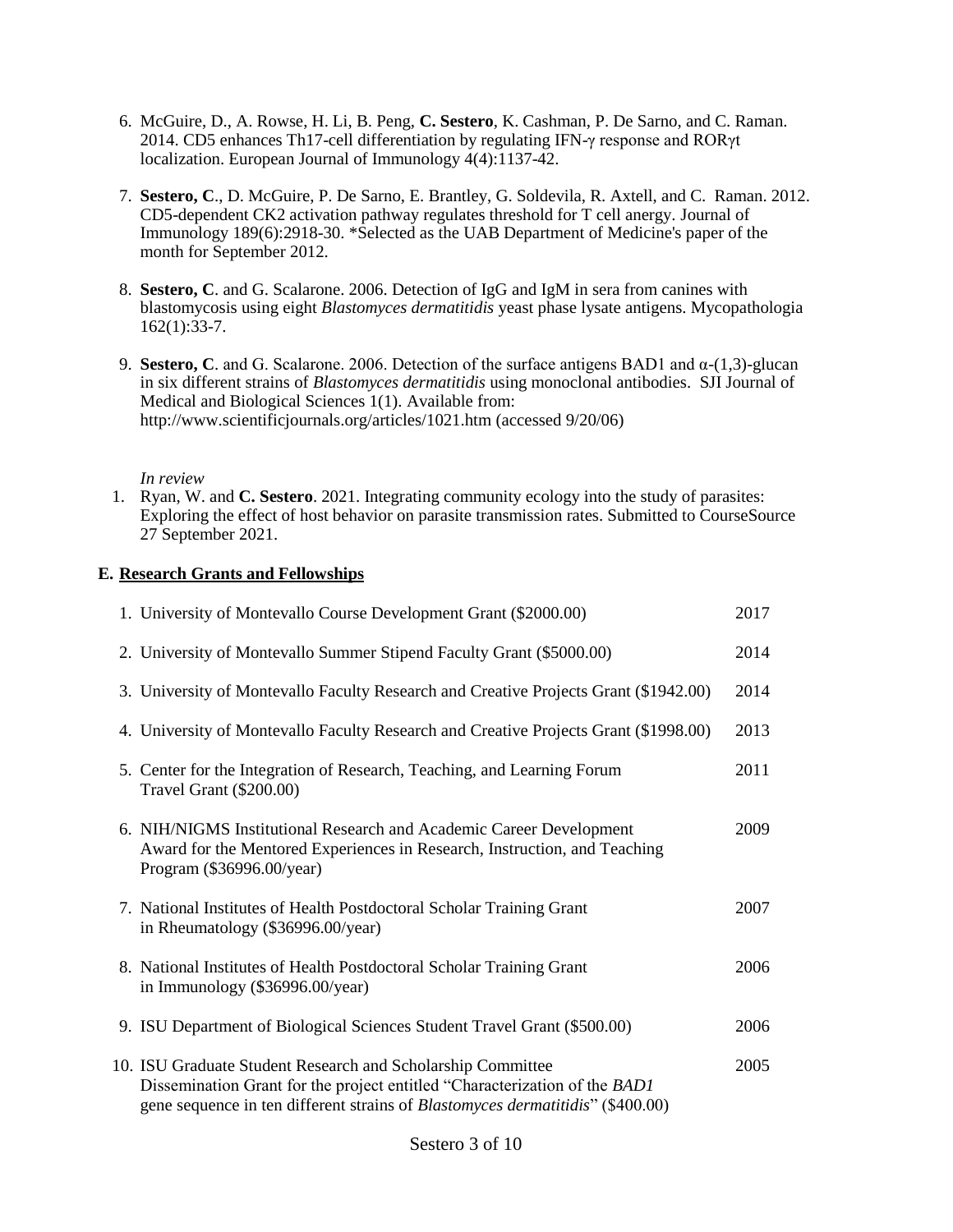| 11. ISU Department of Biological Sciences Graduate Student Research Grant<br>for the project entitled "Characterization of the BAD1 gene sequence in ten<br>different strains of <i>Blastomyces dermatitidis</i> " (\$500.00)                                       | 2005 |
|---------------------------------------------------------------------------------------------------------------------------------------------------------------------------------------------------------------------------------------------------------------------|------|
| 12. IdeA Network for Biomedical Research Excellence Ph.D. Fellowship<br>for the 2005-2006 academic year (\$17,108.00)                                                                                                                                               | 2005 |
| 13. ISU Department of Biological Sciences Student Travel Grant (\$750.00)                                                                                                                                                                                           | 2005 |
| 14. ISU Graduate Student Research and Scholarship Committee Grant for the<br>project entitled "Characterization of the BAD1 gene sequence in ten different<br>strains of <i>Blastomyces dermatitidis</i> " (\$442.20)                                               | 2004 |
| 15. ISU Department of Biological Sciences Graduate Student Research Grant<br>for the project entitled "Characterization of the BAD1 gene sequence in ten<br>different strains of <i>Blastomyces dermatitidis</i> " (\$600.00)                                       | 2004 |
| 16. ISU Department of Biological Sciences Student Travel Grant (\$500.00)                                                                                                                                                                                           | 2004 |
| 17. IdeA Network for Biomedical Research Excellence Ph.D. Fellowship<br>for the fall 2004 semester $(\$6,030.60)$                                                                                                                                                   | 2004 |
| 18. ISU Department of Biological Sciences Graduate Student Research Grant<br>for the project entitled "Presence and expression of the surface antigens<br>BAD1 and $\alpha$ -(1,3)-glucan in ten different strains of <i>Blastomyces</i><br>dermatitidis"(\$500.00) | 2004 |
| 19. Idaho NSF/EPSCoR Fellowship for the 2003-2004 academic<br>year (\$21,000.00)                                                                                                                                                                                    | 2003 |
| 20. ISU Department of Biological Sciences Graduate Student Research Grant<br>for the project entitled "Detection of different immunoglobulins in<br>blastomycosis" (\$200.00)                                                                                       | 2003 |
| 21. ISU Graduate Student Research Committee Grant for the project entitled<br>"Detection of different immunoglobulins in blastomycosis" (\$547.00)                                                                                                                  | 2002 |

# **F. Invited Seminars**

- 1. **Christine Sestero** and Farah Lubin. 2017. Priming for academic success. National Institutes of Health Institutional Research and Academic Career Development Awards (NIH IRACDA) Annual Conference (Birmingham, AL).
- 2. **Christine Sestero**. 2016. Characterization of TGFβ/ TGFβR3 signaling pathways in autoimmune disease. University of Montevallo Faculty Research Symposium.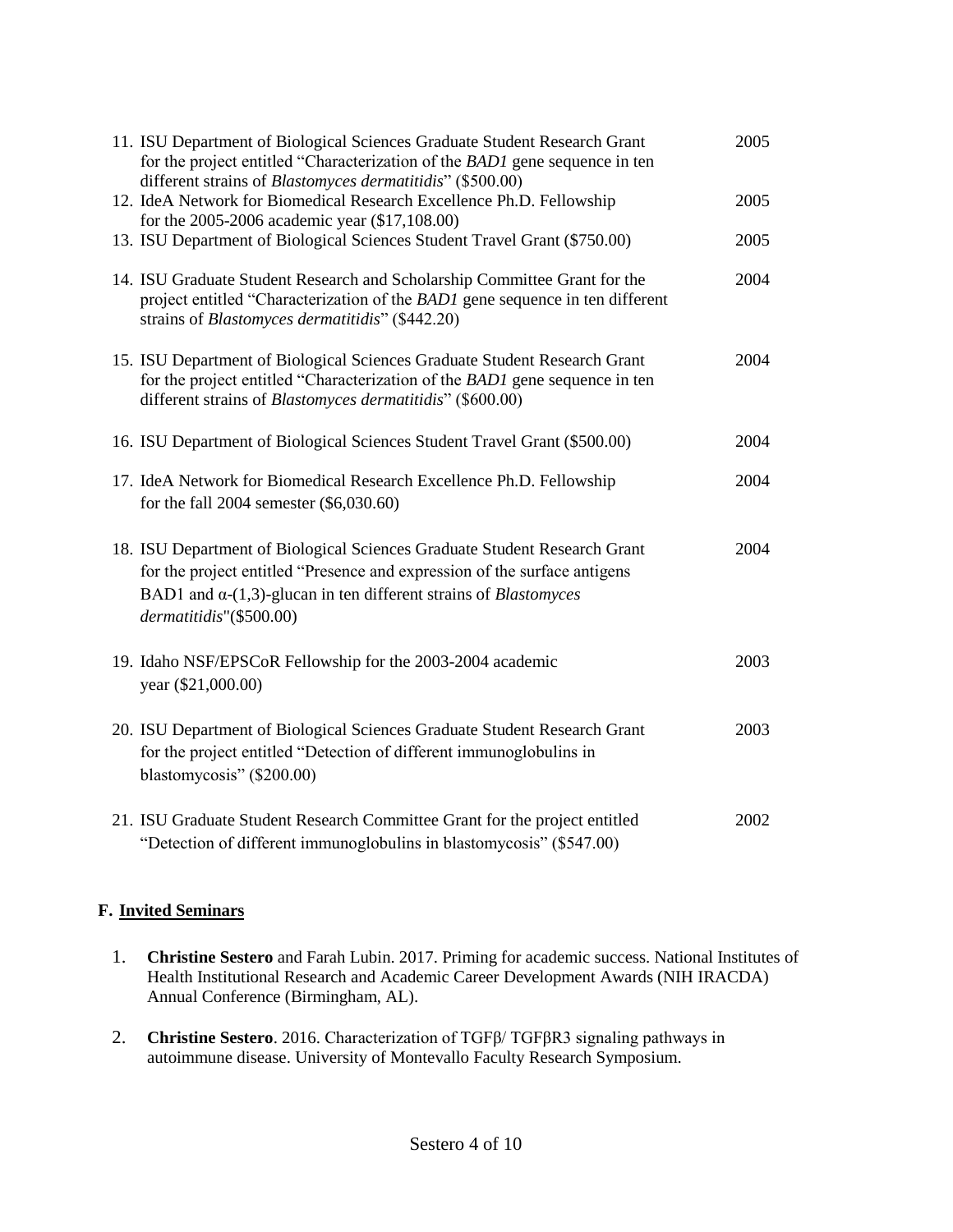- 3. **Christine Sestero**. 2015. Negative feedback regulation of encephalitogenic Th1 cells by IFNγ in experimental autoimmune encephalomyelitis. Department of Biological Sciences, Idaho State University (Pocatello, ID).
- 4. **Christine Sestero**. 2015. Characterization of TGFβ/ TGFβR3 signaling pathways in autoimmune disease. University of Montevallo Faculty Research Symposium.
- 5. **Christine Sestero**. 2014. IFNγ signaling intrinsically regulates expansion of effector encephalitogenic Th1 cells.Department of Biology, Armstrong State University (Savannah, GA).
- 6. **Christine Sestero**. 2011. IFNγ signaling intrinsically regulates expansion of effector encephalitogenic Th1 cells. Department of Biological Sciences, Idaho State University (Pocatello, ID).

## **G. Presentations at Meetings**

- 1. Chander Raman, Clark Ren, Sam Duesman, Stephanie Boas, **Christine Sestero**, Rajeshwari Chellappan, Robert Kesterson, Patrizia De Sarno, and Gloria Soldevila. TCR signaling strength dependent regulation of T cell proliferation, survival and Th differentiation by TGF-βR3 (betaglycan). Oral presentation. 2017 American Association of Immunologists 103rd Annual Meeting (Washington, DC).
- 2. Chander Raman, **Christine M. Sestero,** Rachael M Orlandella, Molly T Boland, Patrizia De Sarno, Robert A Kesterson and Gloria Soldevila. TGF-β receptor 3 (betaglycan) regulates Th1 differentiation and T dependent B cell responses. Oral presentation. 2016 American Association of Immunologists Annual Meeting (Seattle, WA).
- 3. Reggie Holifield and **Christine Sestero**. 2016. TGFβ/TGFβR3 signaling pathways in autoimmune disease. Poster Presentation. University of Montevallo Undergraduate Research Day (Montevallo, AL). (First place award)
- 4. Evan Dixon and **Christine Sestero**. 2016. Microorganisms in milk (characterization and abundance during the aging process). Poster Presentation. University of Montevallo Undergraduate Research Day (Montevallo, AL). (Second place award)
- 5. Howard Babin and **Christine Sestero**. 2016. The comparison and identification of coliforms isolated from water samples from Maplesville, AL and Montevallo, AL. Poster Presentation. University of Montevallo Undergraduate Research Day.
- 6. **Christine M. Sestero.** Characterization of TGFβ/ TGFβR3 Signaling Pathways in Autoimmune Disease**.** Oral presentation. 2016 UM Faculty Research Symposium (Montevallo, AL).
- 7. **Christine M. Sestero**, Rodrigo Naves, Patrizia De Sarno, and Chander Raman. 2015. IFN restrains Th1 expansion in experimental autoimmune encephalomyelitis. Poster Presentation. University of Alabama at Birmingham Collaborative Multiple Sclerosis Research Symposium (Birmingham, AL).
- 8. **Christine M. Sestero**, Rodrigo Naves, Patrizia De Sarno, and Chander Raman. 2015. IFN restrains Th1 expansion in experimental autoimmune encephalomyelitis. Poster Presentation. The American Association of Immunologists 101<sup>st</sup> Annual Meeting (New Orleans, LA).
- 9. Anna Williams and **Christine Sestero**. 2015. Efficacy of surface-level disinfectants on killing bacteria implicated in hospital-acquired infection. Poster Presentation. University of Montevallo Undergraduate Research Day (Montevallo, AL).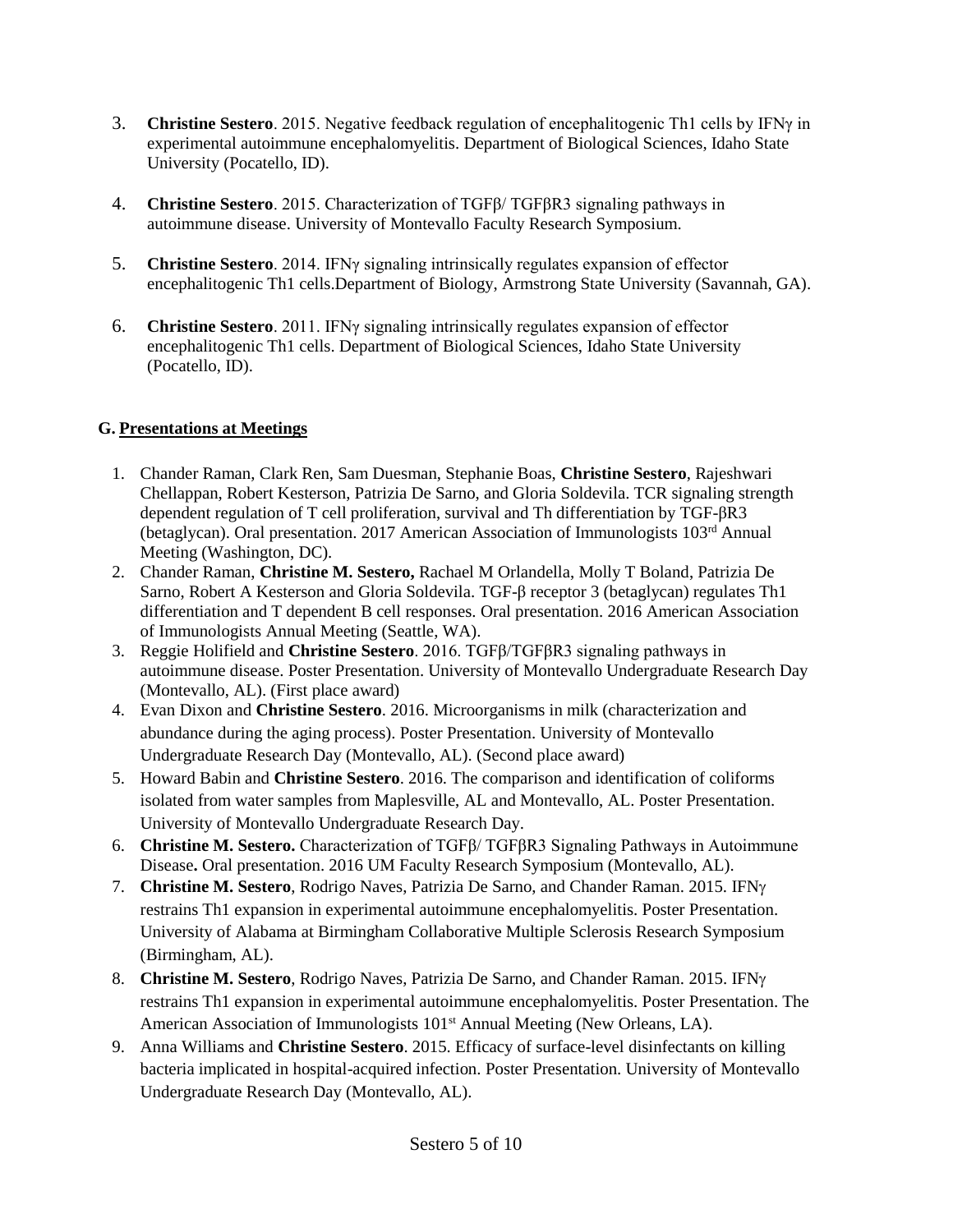- 10. **Christine Sestero**, Rodrigo Naves, SimerPreet Singh, Patrizia De Sarno, and Chander Raman. 2014. Negative feedback regulation of encephalitogenic  $T<sub>h</sub>1$  cells by IFN $\gamma$  in experimental autoimmune encephalomyelitis. Poster Presentation. University of Alabama at Birmingham Comprehensive Arthritis, Musculoskeletal and Autoimmunity Center Research Day (Birmingham, AL).
- 11. Katherine Savell and **Christine Sestero**. 2014. Characterization of TGFβR3-mediated pathways in immune cells of a novel mouse model. Poster Presentation. University of Montevallo Undergraduate Research Day (Montevallo, AL).
- 12. Rachel Blackerby and **Christine Sestero**. 2014. Characterization of TGFβR3 signaling pathway components in autoimmune disease. Poster Presentation. University of Montevallo Undergraduate Research Day (Montevallo, AL).
- 13. William Hamrick and **Christine Sestero**. 2013. Illumination of bacteriophage populations in Montevallo, AL aquatic environments. Poster Presentation. University of Montevallo Undergraduate Research Day (Montevallo, AL).
- 14. Courtney Haynie and **Christine Sestero**. 2013. Bacterial differences in organic and non-organic poultry sources. Poster Presentation. University of Montevallo Undergraduate Research Day (Montevallo, AL).
- 15. **Christine Sestero**, Julia Austin, Lisa Schwiebert, and Rosianna Gray. 2012. New course development as part of the University of Alabama at Birmingham MERIT Postdoctoral Program: Special Topics in Immunology. Oral Presentation. 2012 Institutional Research and Academic Career Development Award Conference (Philadelphia, PA).
- 16. **Christine Sestero,** Rodrigo Naves, SimerPreet Singh, Patrizia De Sarno, and Chander Raman. 2012. Negative feedback regulation of encephalitogenic  $T<sub>h</sub>1$  Cells by IFN $\gamma$  in experimental autoimmune encephalomyelitis. Poster Presentation. The University of Alabama at Birmingham Spring Immunology Symposium (Birmingham, AL).
- 17. **Christine Sestero,** Rodrigo Naves, SimerPreet Singh, Patrizia De Sarno, and Chander Raman. 2012. Negative feedback regulation of encephalitogenic  $T<sub>h</sub>1$  Cells by IFN $\gamma$  in experimental autoimmune encephalomyelitis. Poster Presentation. The University of Alabama at Birmingham Department of Medicine 28th Annual Trainee Research Symposium (Birmingham, AL).
- 18. **Christine Sestero,** Rodrigo Naves, SimerPreet Singh, Patrizia De Sarno, and Chander Raman. 2012. Negative feedback regulation of encephalitogenic  $T<sub>h</sub>1$  cells by IFN<sub>Y</sub> in experimental autoimmune encephalomyelitis. Oral Presentation. The University of Alabama at Birmingham NMSS Collaborative Research Center Group monthly meeting (Birmingham, AL).
- 19. **Christine Sestero,** Rodrigo Naves, SimerPreet Singh, Patrizia De Sarno, and Chander Raman. 2012. Negative feedback regulation of encephalitogenic  $T<sub>h</sub>1$  cells by IFN $\gamma$  in experimental autoimmune encephalomyelitis. Poster Presentation. University of Alabama at Birmingham 2012 Glial Biology /Neuroimmunology/Neurooncology Retreat (Birmingham, AL).
- 20. **Christine Sestero**. 2011. New course development as part of the University of Alabama at Birmingham MERIT postdoctoral program. Poster Presentation. Center for the Integration of Research, Teaching, and Learning Forum (Madison, WI).
- 21. Chander Raman, **Christine Sestero**, Rodrigo Naves, SimerPreet Singh, and Patrizia De Sarno. 2011. Negative feedback regulation of encephalitogenic  $T<sub>h</sub>1$  Cells by IFN $\gamma$  in experimental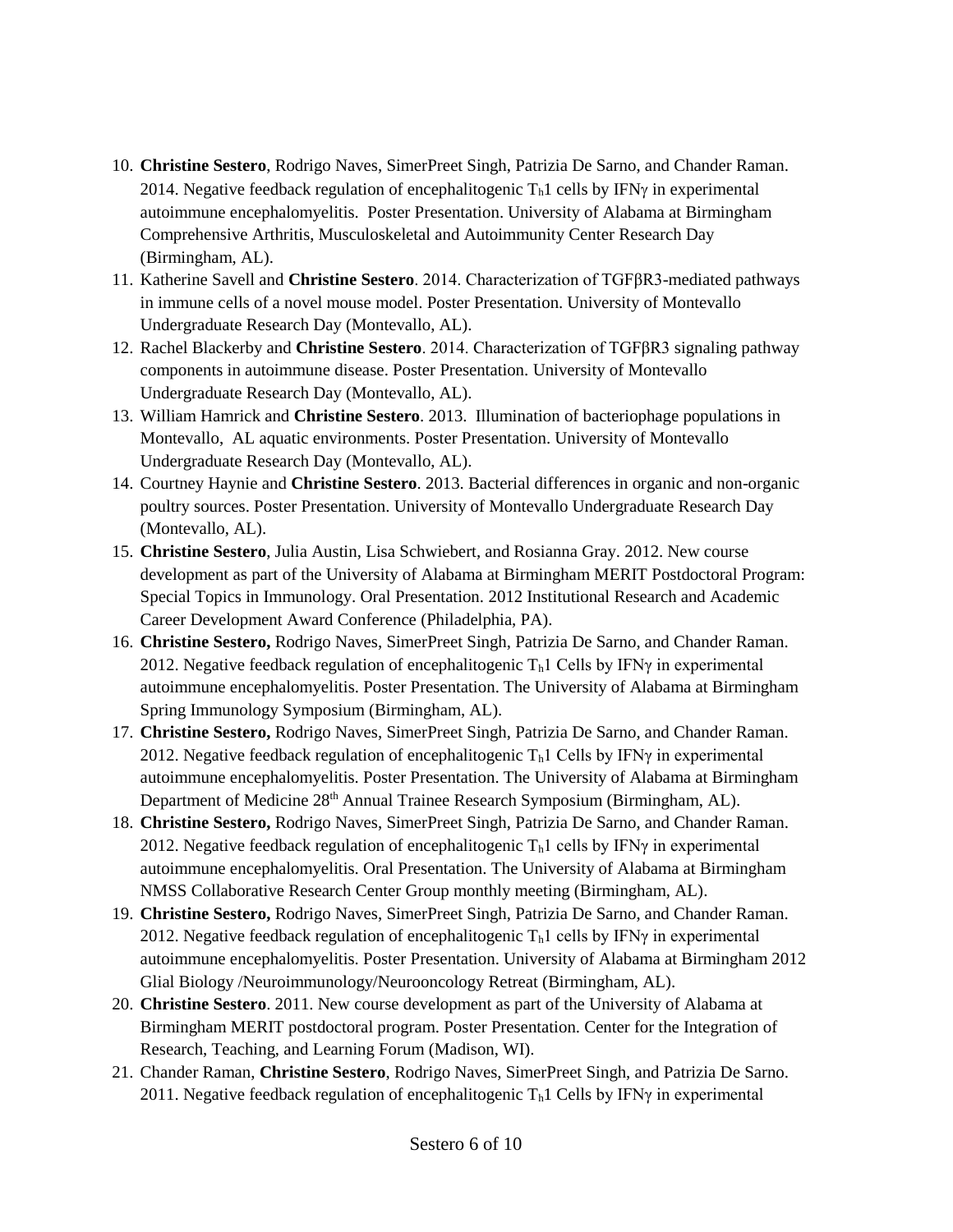autoimmune encephalomyelitis. Oral Presentation. The International Cytokine Society and The International Society for Interferon and Cytokine Research 9<sup>th</sup>Annual Meeting (Florence, Italy).

- 22. **Christine Sestero,** Rodrigo Naves, SimerPreet Singh, Patrizia De Sarno, and Chander Raman . 2011. Negative feedback regulation of encephalitogenic  $T<sub>h</sub>1$  cells by IFN<sub>Y</sub> in experimental autoimmune encephalomyelitis. Poster Presentation. 2011 Institutional Research and Academic Career Development Award Conference (Houston, TX).
- 23. Kendra Royston, **Christine Sestero**, Amber Buel, Patrizia DeSarno, and Chander Raman. 2011. The influence of lithium on GSK-3 mediated production of pro-inflammatory cytokines by dendritic cells. Poster Presentation. The University of Alabama at Birmingham Minority Health and Health Disparities Research Center Summer Enrichment Program Research Symposium (Birmingham, AL).
- 24. **Christine Sestero,** Rodrigo Naves, SimerPreet Singh, Patrizia De Sarno, and Chander Raman. 2011. Negative feedback regulation of encephalitogenic  $T<sub>h</sub>1$  Cells by IFN $\gamma$  in experimental autoimmune encephalomyelitis. Poster Presentation. 2011 Institutional Research and Academic Career Development Award Conference (Houston, TX).
- 25. **Christine Sestero,** Rodrigo Naves, SimerPreet Singh, Patrizia De Sarno, and Chander Raman. 2011. Negative feedback regulation of encephalitogenic  $T<sub>h</sub>1$  Cells by IFN $\gamma$  in experimental autoimmune encephalomyelitis. Poster Presentation. The American Association of Immunologists 97<sup>th</sup> Annual Meeting (San Francisco, CA).
- 26. **Christine Sestero**, Donald McGuire, Patrizia De Sarno, and Chander Raman. 2011. Unraveling CD5 biology: discoveries through study of experimental autoimmune encephalomyelitis. Poster Presentation. University of Alabama at Birmingham Collaborative Multiple Sclerosis Research Center Conference (Birmingham, AL).
- 27. Kevin S. Cashman, **Christine Sestero**, Patrizia De Sarno and Chander Raman. 2011. CD5 through CK2 activation regulates B-1a B-cell survival, proliferation, and T-independent type 2 antibody response. Oral Presentation. The American Association of Immunologists 97<sup>th</sup> Annual Meeting (San Francisco, CA).
- 28. Donald McGuire, **Christine Sestero**, Patrizia De Sarno, and Chander Raman. 2011. CD5 modulates regulatory T cell function, proliferation, and survival. Poster Presentation. The American Association of Immunologists  $97<sup>th</sup>$  Annual Meeting (San Francisco, CA).
- 29. **Christine Sestero,** Rodrigo Naves, SimerPreet Singh, Patrizia De Sarno, and Chander Raman. 2011. Negative feedback regulation of encephalitogenic  $T<sub>h</sub>1$  Cells by IFN<sub>Y</sub> in experimental autoimmune encephalomyelitis. Poster Presentation. The University of Alabama at Birmingham Department of Medicine 27<sup>th</sup> Annual Trainee Research Symposium (Birmingham, AL).
- 30. Kevin S. Cashman, **Christine Sestero**, Patrizia De Sarno and Chander Raman. 2011. CD5 through CK2 activation regulates B-1a B-cell survival, proliferation, and T-independent type 2 antibody response. Poster Presentation. The University of Alabama at Birmingham Department of Medicine 27<sup>th</sup> Annual Trainee Research Symposium (Birmingham, AL).
- 31. Donald McGuire, **Christine Sestero**, Patrizia De Sarno, and Chander Raman. 2011. CD5 modulates regulatory T cell function, proliferation, and survival. Poster Presentation. The University of Alabama at Birmingham Department of Medicine  $27<sup>th</sup>$  Annual Trainee Research Symposium (Birmingham, AL).
- 32. **Christine Sestero,** Rodrigo Naves, SimerPreet Singh, Patrizia De Sarno, and Chander Raman. 2011. Negative feedback regulation of encephalitogenic  $T<sub>h</sub>1$  Cells by IFN $\gamma$  in experimental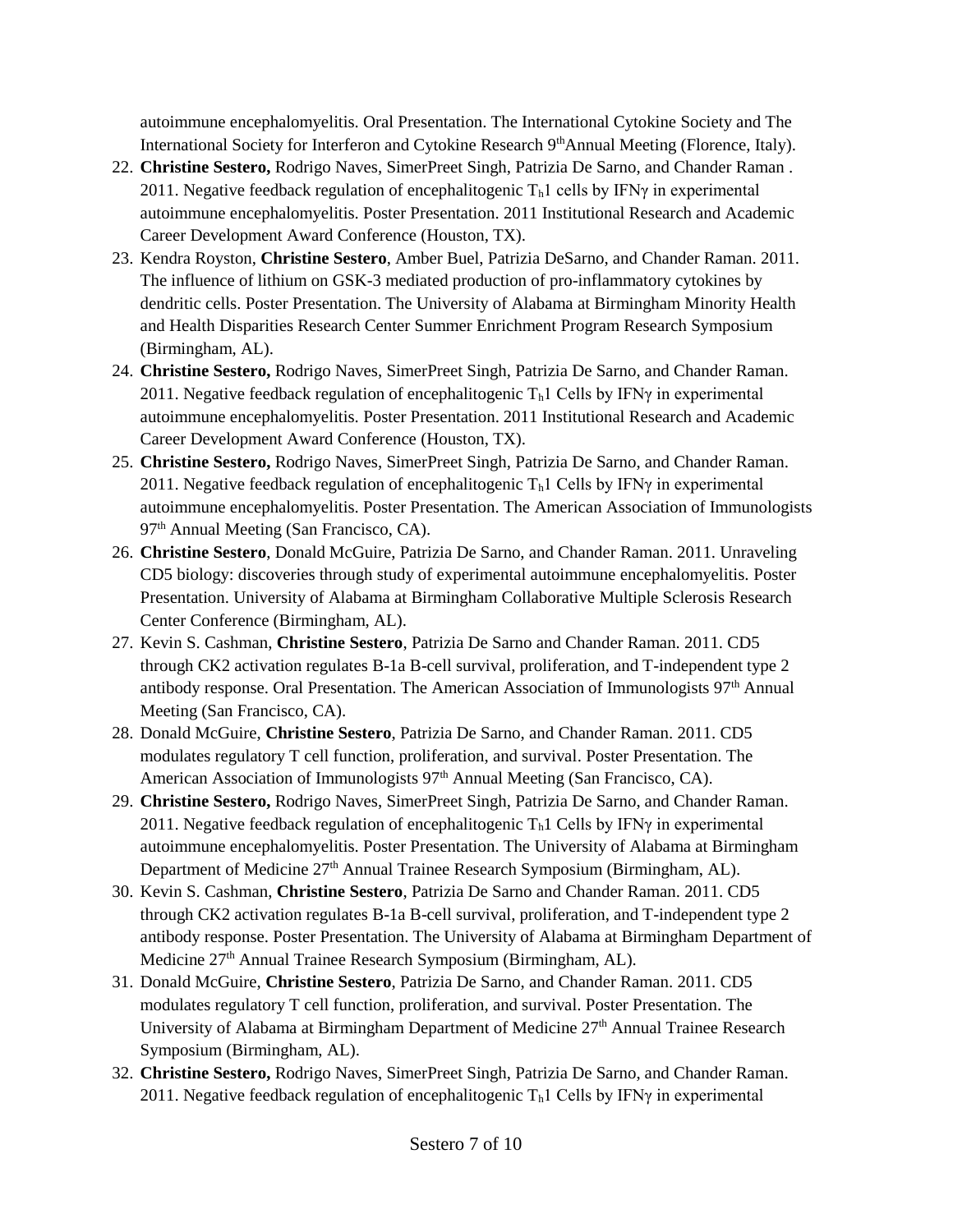autoimmune encephalomyelitis. Oral Presentation. The University of Alabama at Birmingham Annual Postdoctoral Research Day Symposium (Birmingham, AL).

- 33. Bathsheba Wariso, **Christine Sestero**, Amber Buel, Patrizia DeSarno, and Chander Raman. 2010. Possible causes of lithium treatment variations in Th1 and Th17 experimental autoimmune encephalomyelitis (EAE). Poster Presentation. The University of Alabama at Birmingham Minority Health and Health Disparities Research Center Summer Enrichment Program Research Symposium (Birmingham, AL).
- 34. **Christine Sestero**, Donald McGuire, Patrizia De Sarno, and Chander Raman. 2010. CD5 dependent CK2 activation pathway regulates T cell activation and threshold for anergy. Poster Presentation. 2010 Institutional Research and Academic Career Development Award Conference (Boston, MA).
- 35. **Christine Sestero**, Donald McGuire, Patrizia De Sarno, and Chander Raman. 2010. CD5 dependent CK2 activation pathway regulates T cell activation and threshold for anergy. Poster Presentation. The American Association of Immunologists 97<sup>th</sup> Annual Meeting (Baltimore, MD).
- 36. **Christine Sestero**, Donald McGuire, Patrizia De Sarno, and Chander Raman. 2010. CD5 dependent CK2 activation pathway regulates T cell activation and threshold for anergy. Poster Presentation. The University of Alabama at Birmingham Department of Medicine 26<sup>th</sup> Annual Trainee Research Symposium (Birmingham, AL).
- 37. Ashley N. Wigley, **Christine Sestero**, and Thomas Wilson. 2009. Pilot comparison of Oxbow Lakes microflora in Perry Lakes Park, Perry Country, AL. Oral Presentation. 86<sup>th</sup> Annual Meeting of the Alabama Academy of Sciences, Inc. (Livingston, AL).
- 38. Chander Raman, **Christine Sestero**, Donald McGuire, and Patrizia De Sarno. 2009. CD5 sets threshold for activation and anergy in T cells. EMBO Conference Series: Signaling in the Immune System (Siena, Italy).
- 39. Chander Raman, **Christine Sestero**, Emily Brantley, Robert C. Axtell, and Patrizia De Sarno. CD5 sets threshold for anergy in T cells: Implication in susceptibility to autoimmunity. 2009. Oral Presentation. Keystone Symposium in Multiple Sclerosis (Santa Fe, NM).
- 40. **Christine Sestero,** SimerPreet Singh, Kevin Cashman, Robert C. Axtell, and Chander Raman.CD5 regulate B-1a B-cell expansion and selection. 2008. Poster Presentation. The American Association of Immunologists 95<sup>th</sup> Annual Meeting (San Diego, CA).
- 41. **Christine Sestero,** SimerPreet Singh, Kevin Cashman, Robert C. Axtell, and Chander Raman.CD5 regulates B-1a B-cell expansion and selection. 2008. Oral Presentation. The University of Alabama at Birmingham Annual Postdoctoral Research Day (Birmingham, AL).
- 42. **Christine Sestero,** SimerPreet Singh, Kevin Cashman, Robert C. Axtell, and Chander Raman.CD5 regulates B-1a B-cell expansion and selection. 2008. Poster Presentation. The University of Alabama at Birmingham Department of Medicine 24<sup>th</sup> Annual Trainee Research Symposium (Birmingham, AL).
- 43. **Christine Sestero,** Bob Axtell, and Chander Raman. CD5 impacts selection of B-1a B cells. 2007. Poster Presentation. The University of Alabama at Birmingham Department of Medicine 23rd Annual Trainee Research Symposium (Birmingham, AL).
- 44. **Christine Sestero** and Gene Scalarone. Characterization of the *BAD1* gene in ten different strains of *Blastomyces dermatitidis*. 2006. Poster Presentation. Sixteenth Annual Focus on Fungal Infections annual meeting (Las Vegas, NV).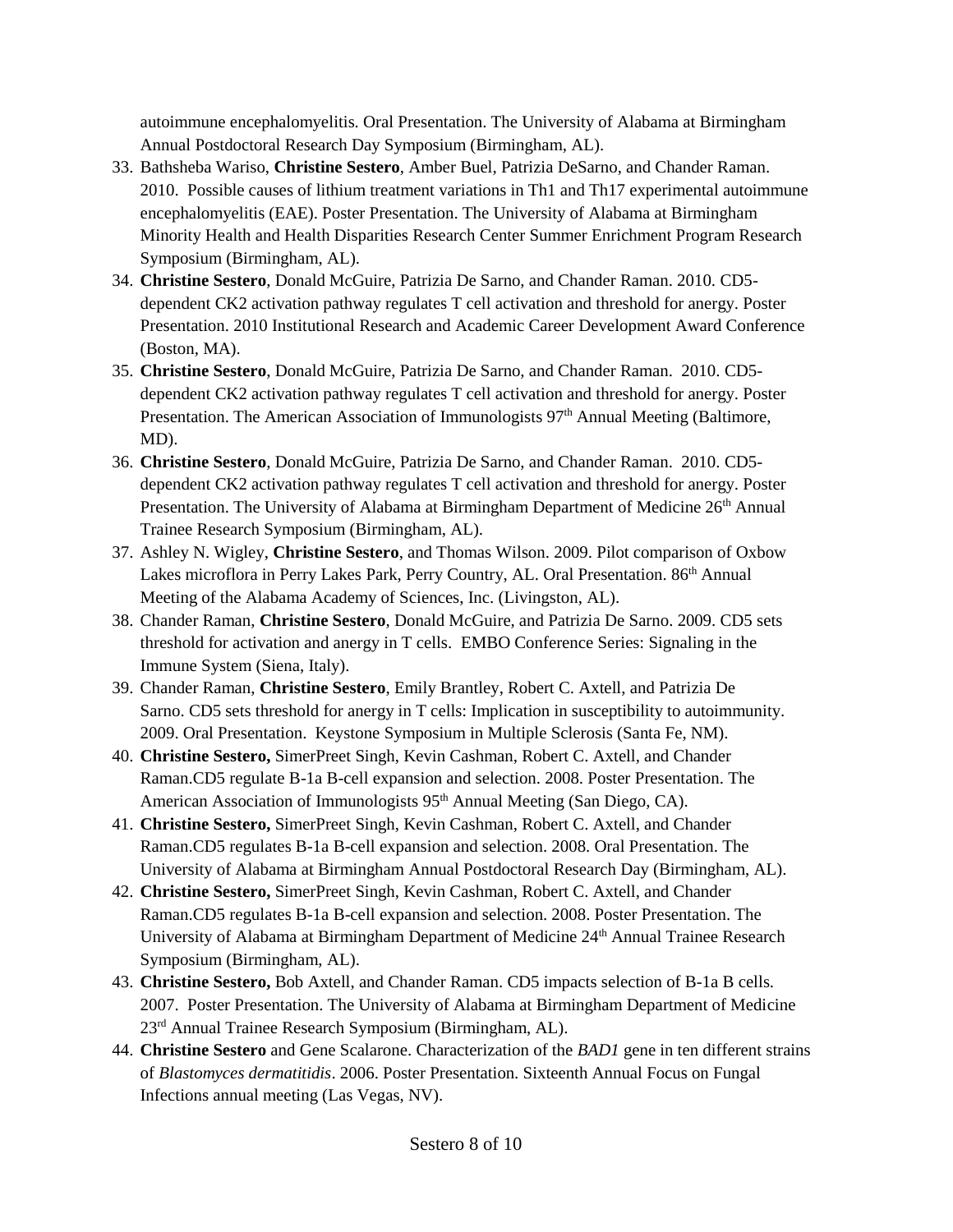- 45. **Christine Sestero** and Gene Scalarone. Characterization of the *BAD1* gene in ten different strains of *Blastomyces dermatitidis*. 2005. Oral Presentation. Idaho INBRE 4th annual research conference (Nampa, ID).
- 46. **Christine Sestero** and Gene Scalarone. Characterization of the *BAD1* gene in ten different strains of *Blastomyces dermatitidis*. 2005. Poster Presentation. American Society for Microbiology annual national meeting (Atlanta, GA).
- 47. **Christine Sestero** and Gene Scalarone. Characterization of the *BAD1* gene in ten different strains of *Blastomyces dermatitidis*. 2005. Oral Presentation. Idaho Academy of Science annual meeting (Nampa, ID).
- 48. **Christine Sestero**, Michael Chester, and Gene Scalarone. Detection of the surface antigens BAD1 and α-(1,3)-glucan in six different strains of *Blastomyces dermatitidis* using monoclonal antibodies in an enzyme-linked immunosorbent assay. 2004. Oral Presentation. Idaho BRIN 3rd annual research conference (Pocatello, ID).
- 49. **Christine Sestero**, Michael Chester, and Gene Scalarone. Detection of the surface antigens BAD1 and α-(1,3)-glucan in six different strains of *Blastomyces dermatitidis* using monoclonal antibodies in an enzyme-linked immunosorbent assay. 2004. Poster Presentation. American Society for Microbiology annual national meeting (New Orleans, LA).
- 50. **Christine Sestero** and Gene Scalarone. Comparison of eight different *Blastomyces dermatitidis*  yeast phase lysate antigens in the detection of IgG and IgM in sera from canines with blastomycosis. 2004. Poster Presentation. American Society for Microbiology annual national meeting (New Orleans, LA).
- 51. **Christine Sestero**, Michael Chester, and Gene Scalarone. Detection of the surface antigens BAD1 and α-(1,3)-glucan in six different strains of *Blastomyces dermatitidis* using monoclonal antibodies in an enzyme-linked immunosorbent assay. 2004. Poster Presentation. American Society for Microbiology Intermountain Branch annual meeting (Idaho Falls, ID).
- 52. **Christine Sestero** and Gene Scalarone. Comparison of eight different *Blastomyces dermatitidis*  yeast phase lysate antigens in the detection of IgG and IgM in sera from canines with blastomycosis. 2004. Poster Presentation. American Society for Microbiology Intermountain Branch annual meeting (Idaho Falls, ID).
- 53. **Christine Sestero**, Michael Chester, and Gene Scalarone. Detection of the surface antigens BAD1 and α-(1,3)-glucan in six different strains of *Blastomyces dermatitidis* using monoclonal antibodies in an enzyme-linked immunosorbent assay. 2004. Poster Presentation. Idaho Academy of Science annual meeting (Pocatello, ID).
- 54. **Christine Sestero** and Gene Scalarone. Comparison of eight different *Blastomyces dermatitidis*  yeast phase lysate antigens in the detection of IgG and IgM in sera from canines with blastomycosis. 2004. Poster Presentation. Idaho Academy of Science annual meeting (Pocatello, ID).
- 55. **Christine Sestero** and Gene Scalarone. Detection of different immunoglobulins in blastomycosis. 2003. Poster Presentation. American Association for the Advancement of Science, Pacific Division annual meeting (San Francisco, CA).